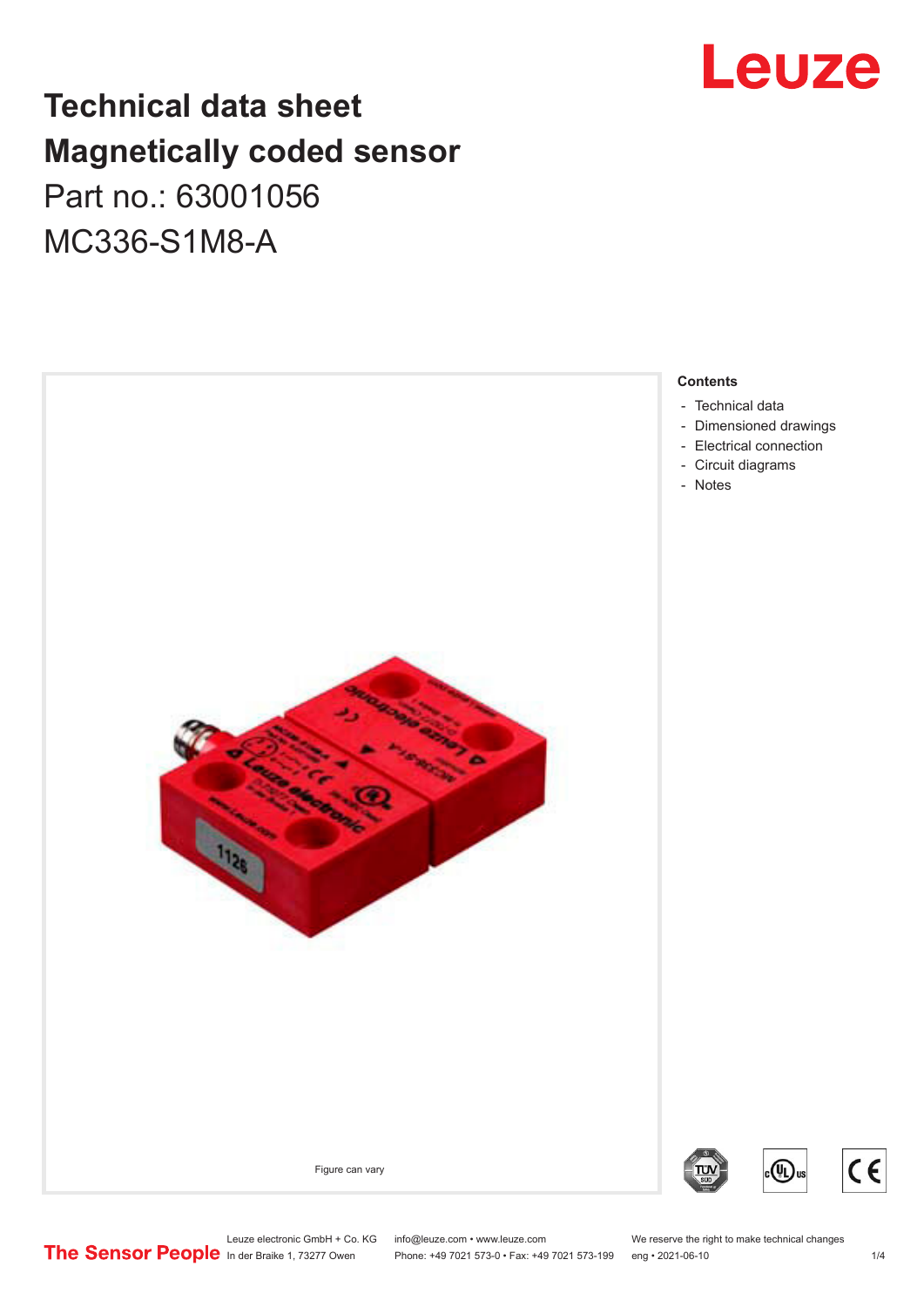## <span id="page-1-0"></span>**Technical data**

# **Leuze**

| <b>Basic data</b>                                                     |                                                                                                                                    |
|-----------------------------------------------------------------------|------------------------------------------------------------------------------------------------------------------------------------|
| <b>Series</b>                                                         | MC336                                                                                                                              |
| <b>Functions</b>                                                      |                                                                                                                                    |
|                                                                       |                                                                                                                                    |
| <b>Functions</b>                                                      | Integration in control circuits up to cate-<br>gory 4 in accordance with EN ISO<br>13849-1                                         |
|                                                                       | Safety system in combination with an<br>evaluation unit such as the MSI-MC310<br>safety relay or the MSI 400 safety<br>controller. |
| <b>Characteristic parameters</b>                                      |                                                                                                                                    |
| Mission time T <sub>M</sub>                                           | 20 years, EN ISO 13849-1                                                                                                           |
| Category                                                              | Up to 4, depending on evaluation, 1<br>sensor connected. EN ISO 13849-1                                                            |
| <b>B10</b> <sub>d</sub>                                               | 20,000,000 number of cycles                                                                                                        |
| <b>Electrical data</b>                                                |                                                                                                                                    |
| <b>Protective circuit</b>                                             | <b>Current limitation</b>                                                                                                          |
|                                                                       | Short circuit protected, Via e.g. MSI-<br>MC310, MSI 400                                                                           |
| <b>Contact allocation</b>                                             | $1NC + 1NO$                                                                                                                        |
| <b>Contact type</b>                                                   | Reed contacts (magnetically sensitive)                                                                                             |
| Requirement on the voltage supply<br>when used acc. to cULus (UL 508) | Class 2 Circuits                                                                                                                   |
| <b>Outputs</b>                                                        |                                                                                                                                    |
| Max. switching voltage                                                | 27 V AC/DC                                                                                                                         |
| Switching current, max.                                               | 500 mA                                                                                                                             |
| <b>Timing</b>                                                         |                                                                                                                                    |
| <b>Response time</b>                                                  | 3 <sub>ms</sub>                                                                                                                    |
| <b>Connection</b>                                                     |                                                                                                                                    |
| <b>Number of connections</b>                                          | 1 Piece(s)                                                                                                                         |
| <b>Connection 1</b>                                                   |                                                                                                                                    |
| <b>Function</b>                                                       | Contact connection                                                                                                                 |
| <b>Type of connection</b>                                             | Connector                                                                                                                          |
| <b>Thread size</b>                                                    | M <sub>8</sub>                                                                                                                     |
| <b>Material</b>                                                       | Metal                                                                                                                              |
| No. of pins                                                           | 4-pin                                                                                                                              |
|                                                                       |                                                                                                                                    |

#### **Mechanical data**

| Design                                                                                   | Cubic                                                           |
|------------------------------------------------------------------------------------------|-----------------------------------------------------------------|
| Dimension (W x H x L)                                                                    | 26.2 mm x 13 mm x 36 mm                                         |
| <b>Housing material</b>                                                                  | <b>Plastic</b>                                                  |
| <b>Plastic housing</b>                                                                   | Glass fiber reinforced (PPS), self-<br>extinguishing            |
| Net weight                                                                               | 56 g                                                            |
| <b>Housing color</b>                                                                     | Red                                                             |
| <b>Type of fastening</b>                                                                 | Through-hole mounting                                           |
| <b>Installation position</b>                                                             | Arbitrary, provided housing markings are<br>aligned             |
| Switch type                                                                              | Type 4 interlock device, contactless<br>actuation, EN ISO 14119 |
| <b>Approach actuation directions</b>                                                     | 3-dimensional                                                   |
| <b>Mechanical life time</b>                                                              | 10,000,000 actuation cycles                                     |
| <b>External actuator</b>                                                                 | Magnetically coded                                              |
| Cut-out point (OFF), min.                                                                | 8 mm                                                            |
| Assured cut-out distance (Sar), min.                                                     | <b>11 mm</b>                                                    |
| Assured cut-in distance (Sao), max.                                                      | $3 \, \text{mm}$                                                |
| <b>Switching tolerance (without</b><br>ferromagnetic materials in immediate<br>vicinity) | $-1$ 1 mm                                                       |
| Distance to other magnetic sensors,<br>min.                                              | 50 mm                                                           |
| Approach speed, min.                                                                     | $0.05$ m/s                                                      |
|                                                                                          |                                                                 |

#### **Environmental data**

| Ambient temperature, operation    | -20  70 °C    |
|-----------------------------------|---------------|
| Degree of contamination, external | 3. EN 60947-1 |

#### **Certifications**

| Degree of protection                                               | IP 67                                |
|--------------------------------------------------------------------|--------------------------------------|
| <b>Certifications</b>                                              | c UL US                              |
|                                                                    | TÜV Süd (with suitable safety relay) |
| Test procedure for EMC in accordance EN 60947-5-3<br>with standard |                                      |
|                                                                    | EN 61000-6-2                         |
|                                                                    | EN 61000-6-3                         |
| Test procedure for oscillation in<br>accordance with standard      | EN 60947-5-3                         |
| Test procedure for shock in<br>accordance with standard            | EN 60947-5-3                         |

#### **Classification**

| <b>Customs tariff number</b> | 90328900 |  |
|------------------------------|----------|--|
| eCl@ss 5.1.4                 | 27272402 |  |
| eCl@ss 8.0                   | 27272402 |  |
| eCl@ss 9.0                   | 27272402 |  |
| eCl@ss 10.0                  | 27272402 |  |
| eCl@ss 11.0                  | 27272402 |  |
| <b>ETIM 5.0</b>              | EC002544 |  |
| <b>ETIM 6.0</b>              | EC002544 |  |
| <b>ETIM 7.0</b>              | EC002544 |  |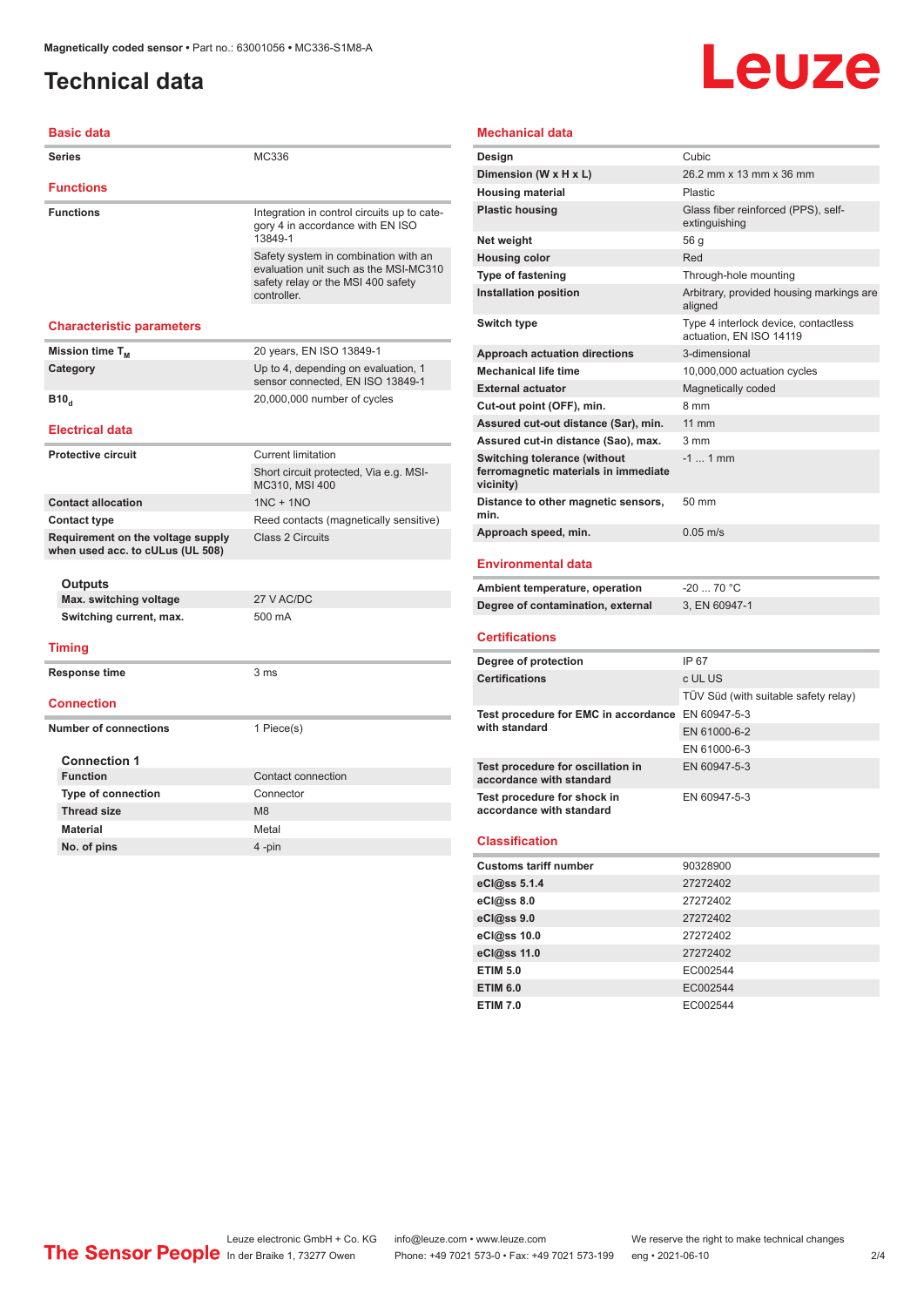## <span id="page-2-0"></span>**Dimensioned drawings**

All dimensions in millimeters

#### Dimensions of sensor and actuator



## **Electrical connection**

#### **Connection 1**

| <b>Function</b>    | Contact connection                                        |
|--------------------|-----------------------------------------------------------|
| Type of connection | Connector                                                 |
| <b>Thread size</b> | M <sub>8</sub>                                            |
| <b>Type</b>        | Male                                                      |
| <b>Material</b>    | Metal                                                     |
| No. of pins        | $4$ -pin                                                  |
| Assignment         | Representation of contacts without activation by actuator |

| <b>Pin</b> | <b>Pin assignment</b> | <b>Conductor color</b> |
|------------|-----------------------|------------------------|
|            | NO.                   | <b>Brown</b>           |
|            | <b>NO</b>             | White                  |
|            | <b>NC</b>             | <b>Blue</b>            |
|            | <b>NC</b>             | <b>Black</b>           |

## **Circuit diagrams**



### **Notes**

| <b>Observe intended use!</b>                                                                                                                     |
|--------------------------------------------------------------------------------------------------------------------------------------------------|
| $\%$ The product may only be put into operation by competent persons.<br>$\psi$ $\phi$ Only use the product in accordance with its intended use. |

## Leuze

2

1 X 3 3

4

Leuze electronic GmbH + Co. KG info@leuze.com • www.leuze.com We reserve the right to make technical changes<br>
The Sensor People in der Braike 1, 73277 Owen Phone: +49 7021 573-0 • Fax: +49 7021 573-199 eng • 2021-06-10 Phone: +49 7021 573-0 • Fax: +49 7021 573-199 eng • 2021-06-10 3/4